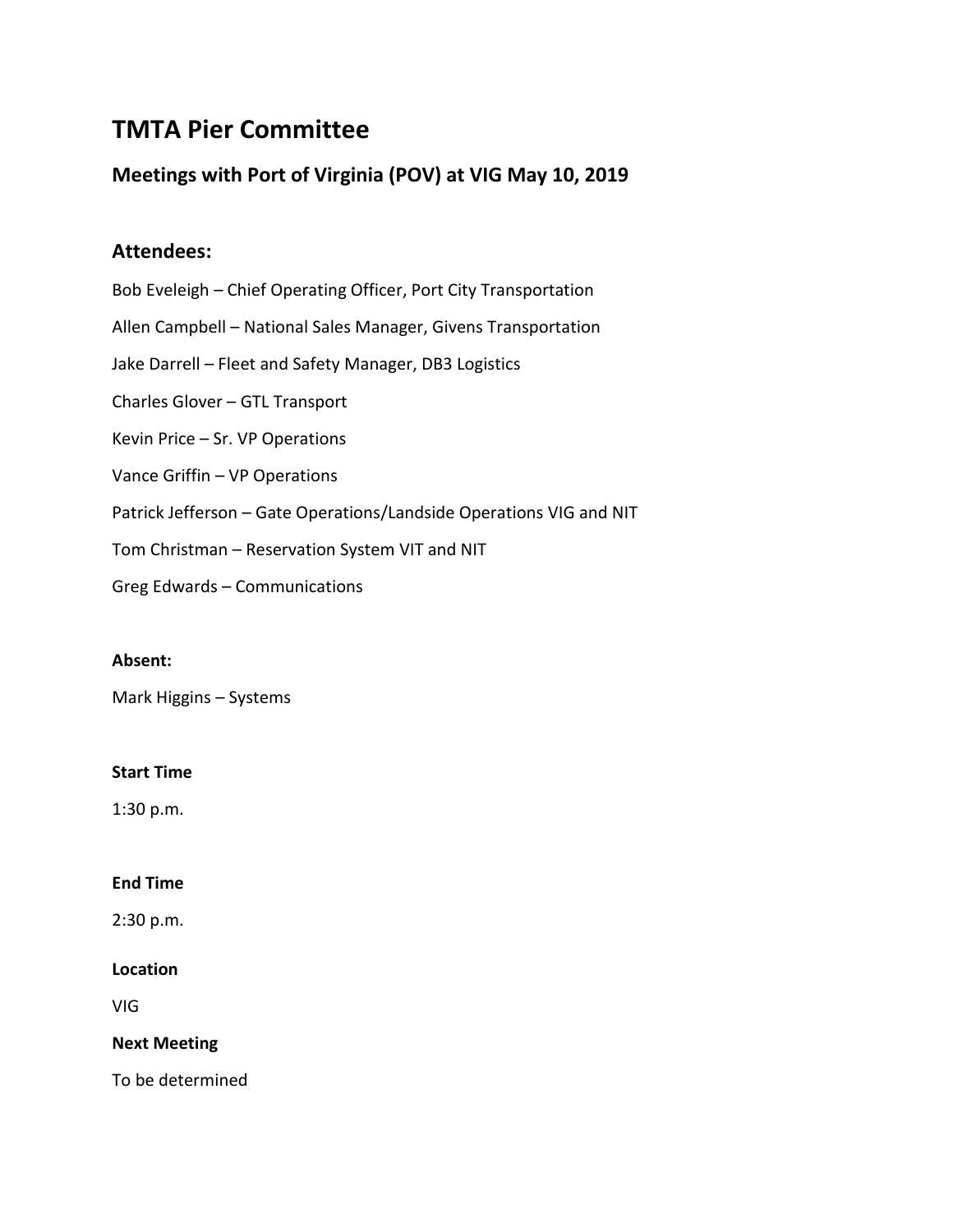# **Notes/Findings from 5-10-2019 Meeting**

This meeting had five agenda items:

- 1. Review questions raised during TMTA Membership Meeting on 4-30-19
- 2. Increasing total reservations per hour and empty returns especially in the morning hours
- 3. Clock at VIG entrance
- 4. Weather protection for drivers
- 5. Other items of interest

### **TMTA Membership Meeting**

There were several questions from the audience:

- 1. PMT reefer turn times of only one minute Reefers have a separate process at PMT. Their turn times are excluded from the turn time calculations. In general, for all facilities turn times of less than 10 minutes are excluded from the calculations to avoid showing artificially short times.
- 2. ISO codes are not up to date in systems ISO Codes are not longer in use. Instead, Arc types should be used. There is a drop down for them in PRO PASS. A guide on how to use them will be available in a week and will be published.
- 3. Empty drop reservations made in congested stacks this situation occurs when a stack has problems after the reservation is made.
- 4. Dispatchers report losing a good pick up reservation when they try to add an empty return When adding an empty return, the system will refresh the screen and display the first time both transactions can be completed. Users can click accept (save) or cancel or disregard. The Pier Committee asks any user who finds this functionality is not working as described to enter an incident in TRAC.
- 5. Lack of communication of equipment failures, lunch staffing and planned down time at PMT This will be addressed.

### **Lack of Desired Reservations**

We discussed the number of reservations and types of reservations. The number of appointments has been increased by 350 spread throughout the day. There will be more times when PPCY is a return option. The Pier Committee asked for more empty return reservations throughout the day and an increase in total reservations each hour until turn times approach 1 hour as the demand for moves is exceeding supply. The POV is trying to increase both.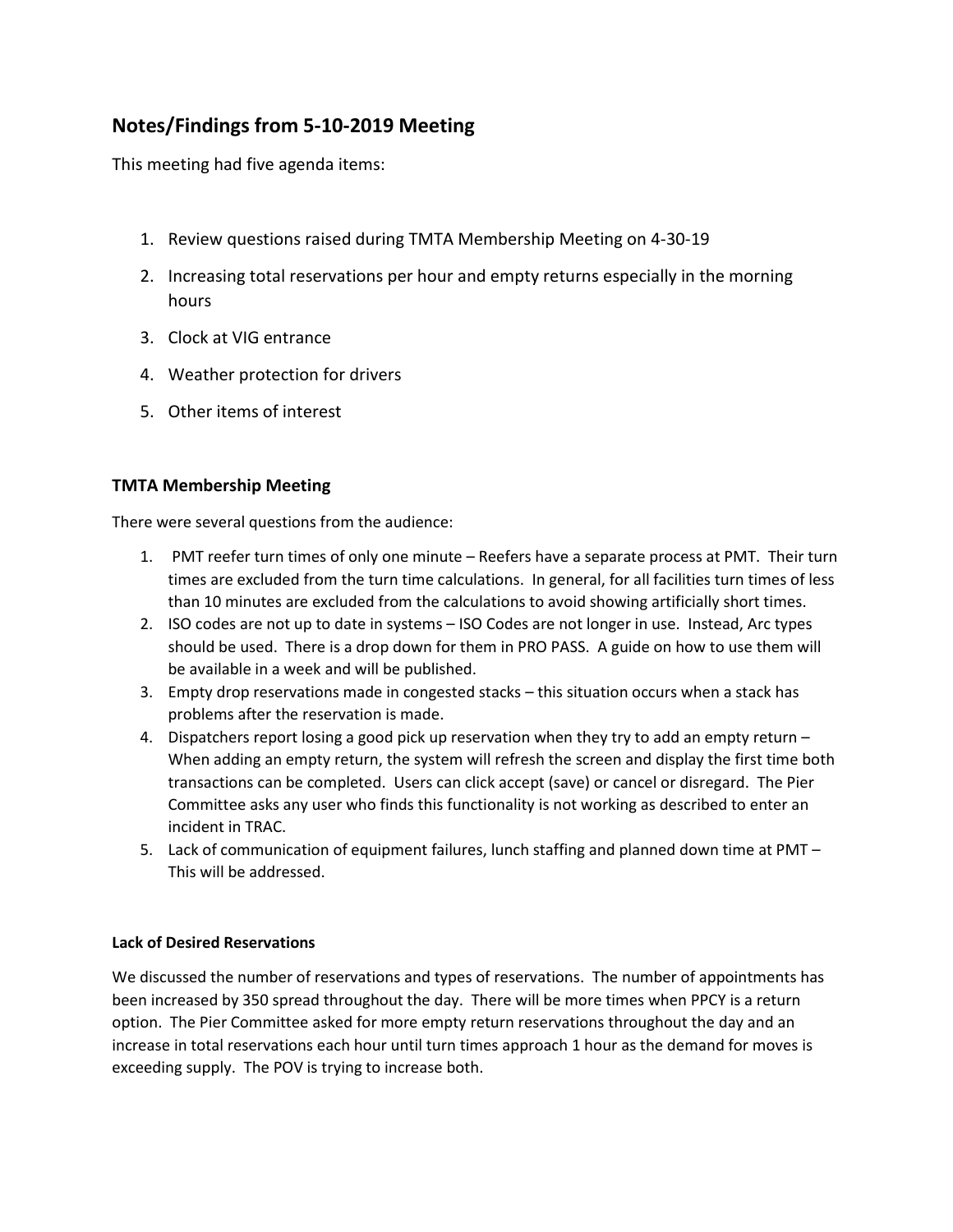### **Empty Container Drop Area at VIG**

This is a repeat from 4-26-2019. The Port is looking at clearing the chassis area and making it an additional empty container drop area. The trade off is that there would be no chassis on terminal at VIG requiring a visit to another facility to get a chassis or do a chassis swap. This is common at inland facilities. Please provide the Pier Committee with your thoughts on whether an empty container drop area or chassis at VIG are more valuable to you. So far, no feedback has been received by the Pier Committee.

### **Clock**

The Port will determine the cost of placing a large clock at the entrance. Location was debated as there were a variety of opinions about where the clock should be located to provide sufficient time to turn out onto Wild Duck Lane.

As a reminder, time is displayed on the Portal screens. If a driver sees he is early he should go through the Portal and turn out before returning to the Portal once the grace period starts. Going through the Portal creates some work at the Port that is not necessary so there is some incentive for the Port to consider putting in the clock.

I would also repeat my comments from a few days ago that my company no longer try to arrive at the start of the grace period. Instead we give ourselves a 5 minute cushion.

### **Turn Times**

The Committee and POV will begin looking at reducing turns taking more than 90 minutes rather than more than 2 hours. In April:

NIT Turns  $> 2$  hours  $-1.76\%$ VIG Turns > 2 hours – 2.49%

The processes the POV uses for reefers is being examined from top to bottom to reduce the extra time needed to process a reefer.

The Committee has recommended allowing more reservations every hour at the expense of increasing turn times to 55 minutes or possibly more.

### **Post Meeting Actions**